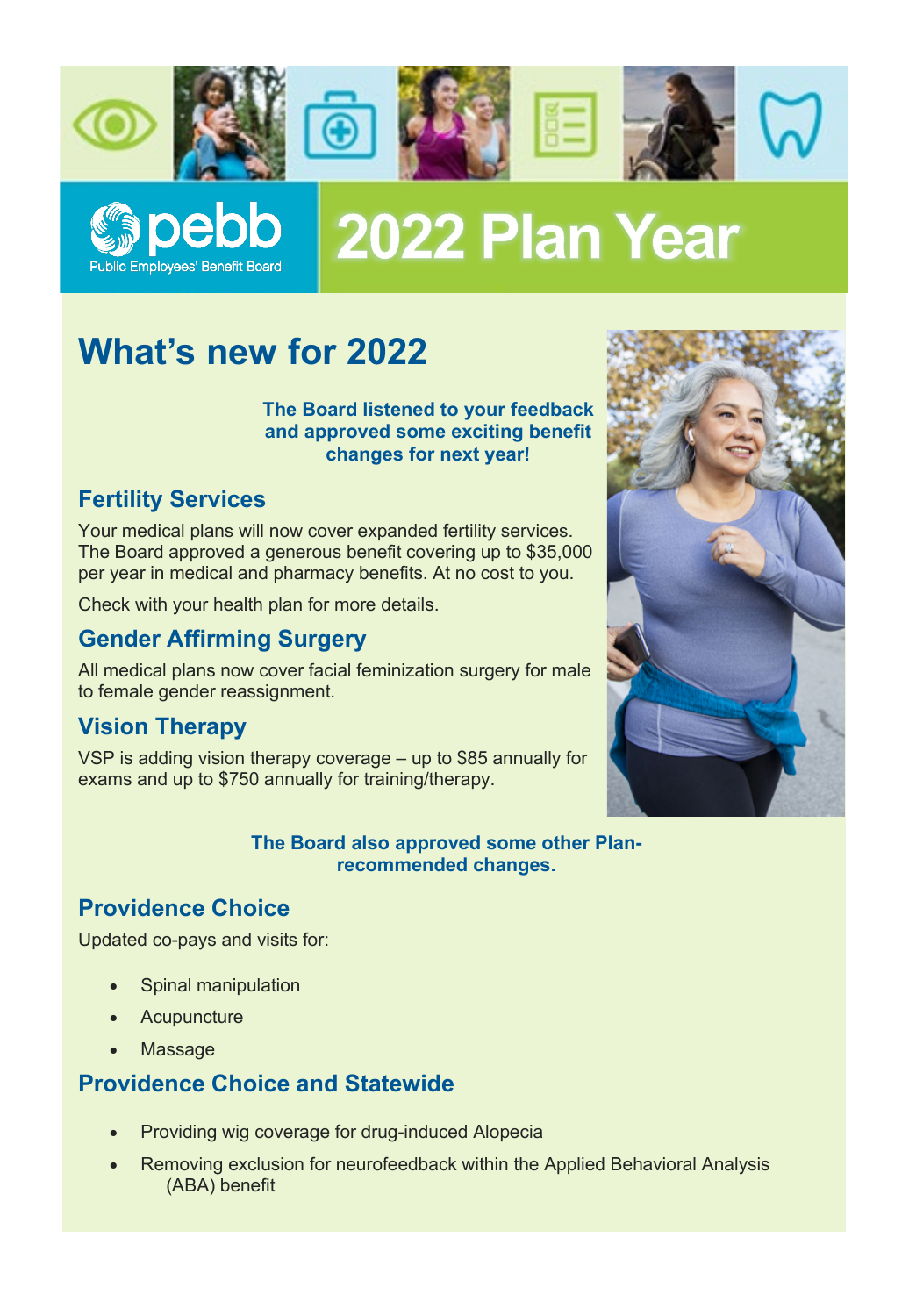• Eliminating visit limitation for pain management under outpatient services

### **Moda Health**

Updated co-pays and visits for:

- Spinal manipulation
- Acupuncture
- Massage

#### **Other changes including:**

- Moda Health and Delta Dental member health integration
- Moda 360 enhancements, including access to a digital musculoskeletal program
- Aligning certain pharmacy copays to encourage biosimilar drug usage
- Adding coordinated specialty behavioral health programs to better address:
	- o Member needs, and
	- o Social determinants of health

### **Kaiser Permanente**

Updated alternative care co-pays and visits

- Naturopath
- Spinal manipulation
- Acupuncture
- Massage

Physician referred Alternative Care benefits discontinued effective Jan. 1, 2022

# **Willamette Dental**

Waiving your first office visit copay to encourage members back for cleanings and maintenance work. This applies to new patients, that have never been seen by a Willamette Dental provider. A \$10 copay applies to each visit after that.

# **Is double coverage or opt out right for you?**

# **Does double coverage make sense for your family?**

In 2019 the Legislature passed a law that affected some PEBB members. Starting Jan. 1, 2021, certain active full-time employees began paying a monthly \$5 surcharge if:

• Someone in the family was covered as a member under their own PEBB or Oregon Educators Benefit Board (OEBB) plan, and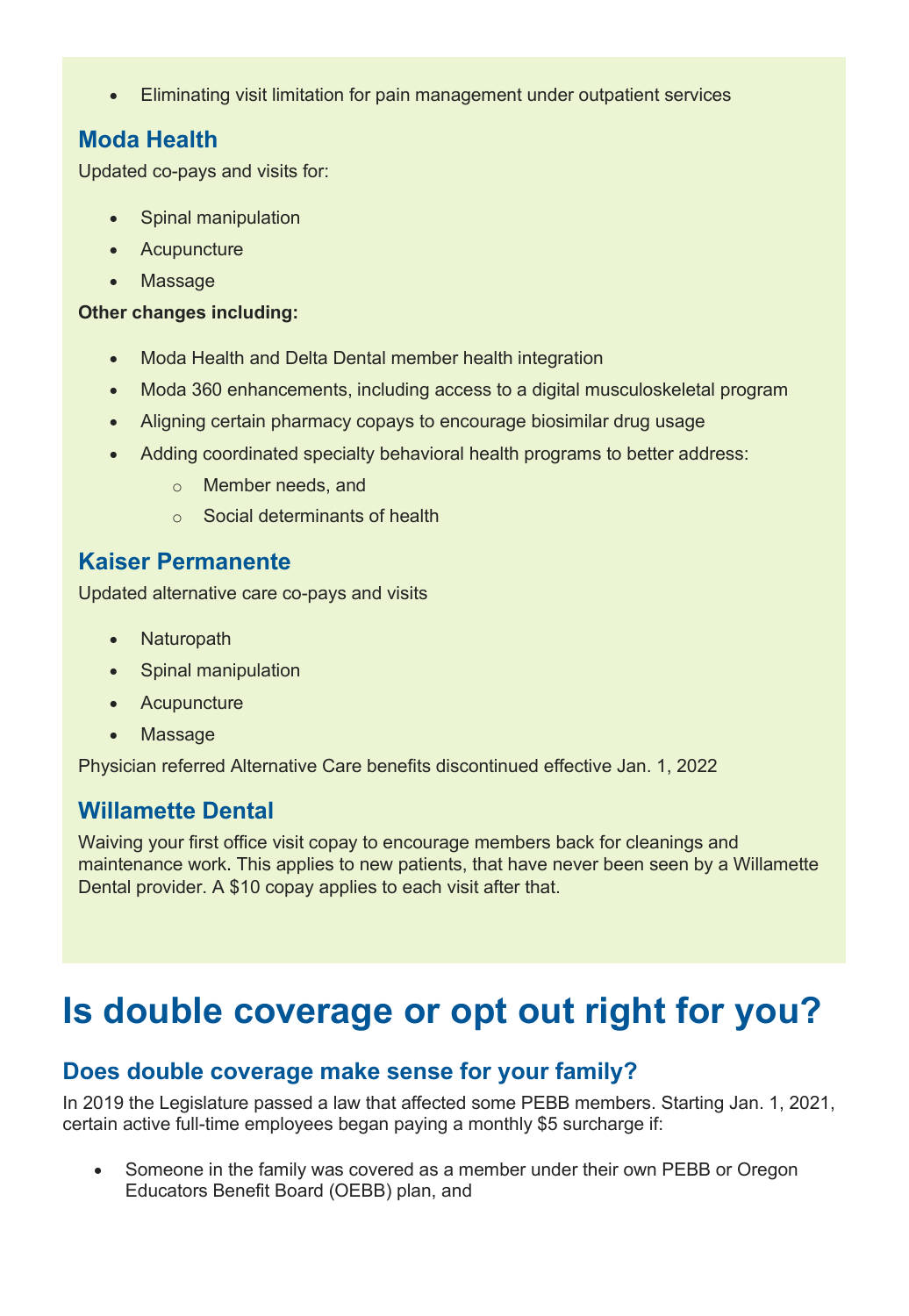• That person was covered as a dependent (spouse, partner or child) on their PEBB medical plan.

We will continue to apply the surcharge to double covered members in 2022.

The Legislature created the surcharge to encourage you to closely consider your enrollment decisions. For instance, do you need extra coverage because you are planning to have surgery or another costly service? If you are, it may make sense to double cover to reduce your out-ofpocket costs.

You may be double covered "just in case." Does it make sense for your family to pay portions of two premiums for coverage you may never use?

# **Did you know you can "opt out" and earn a monthly incentive?**

Have you considered opting out of your PEBB medical plan? You can opt out (not enroll) in a PEBB medical plan if you are covered under another group plan. You will receive part of your employer's premium contribution if you opt out. And don't worry, you can still enroll in vision or dental even if you opt out of medical coverage.

The PEBB Board determines the opt-out payment, which is currently \$233 based on full-time employment.

# **You make the choice!**

Whether to double cover or completely opt out of your medical plan is a personal decision. Only you can decide what works best for your family.

If **double covering in PEBB and OEBB** still makes the most sense for your family, you can stay enrolled in both plans. We will apply a \$5 surcharge to your monthly paycheck. You will not pay a double coverage surcharge if you are:

- A part-time employee
- A retiree
- Enrolled in a COBRA plan, or
- A self-pay member.

If you decide to **opt out** of medical coverage, you will begin to see the monthly opt out incentive on your January 2022 paycheck.